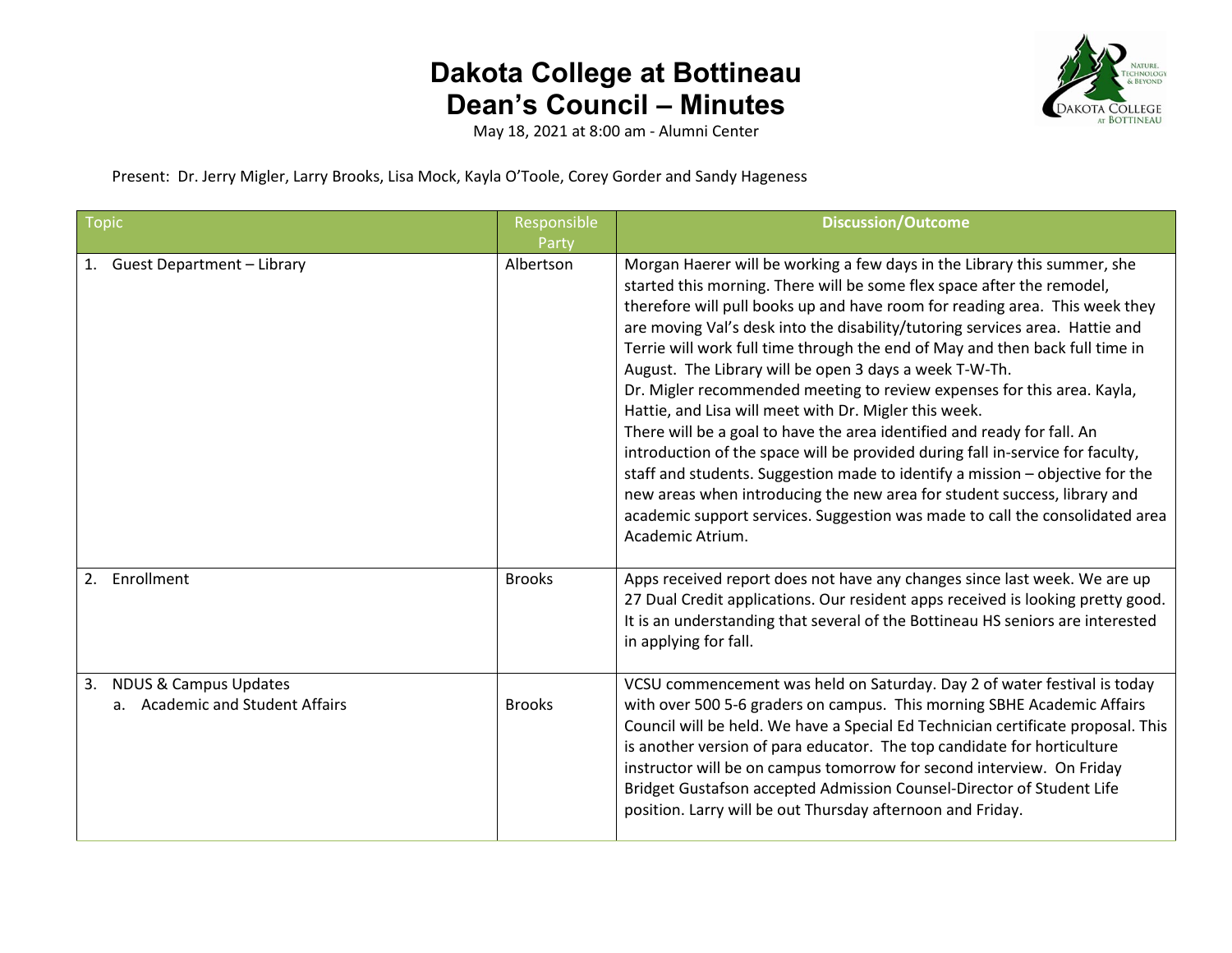

|                |                                                                                |          | <b>AT BOTTINEAU</b>                                                                                                                                                                                                                                                                                                                                                                                                                                                                                                                                                                                                                                                                                                                                                                                                                                                                                                                                                                                                                                                                  |
|----------------|--------------------------------------------------------------------------------|----------|--------------------------------------------------------------------------------------------------------------------------------------------------------------------------------------------------------------------------------------------------------------------------------------------------------------------------------------------------------------------------------------------------------------------------------------------------------------------------------------------------------------------------------------------------------------------------------------------------------------------------------------------------------------------------------------------------------------------------------------------------------------------------------------------------------------------------------------------------------------------------------------------------------------------------------------------------------------------------------------------------------------------------------------------------------------------------------------|
|                | b. Administrative Affairs / Business Affairs                                   | Mock     | Job interviews for bookstore manager will be held this week. Lisa will attend<br>state loss control committee meeting today. There is a system-wide<br>committee to address discounts for workers comp. This committee<br>membership will move to security as they discuss areas for safety/security.<br>Wednesday Lisa will be off campus. The Thursday budget meeting runs during<br>the time Lisa has a webinar.<br>The Carl Perkins report is due Friday. The American Rescue Plan has DCB<br>receiving \$1.2 million, \$661K goes to students. Lisa can access these funds as<br>far back as April 2021 - it expires in 2022. She does not have access to<br>institutional funds yet. There has been \$2.3 million received to date<br>Discussion held on summer work schedules. Dr. Migler indicated that flexible<br>schedules during the summer may be adjusted provided the main office areas<br>have primary coverage during the main campus hours. It is important to get<br>offices back to normal with doors open to show that we are available to assist<br>in person. |
| $\mathsf{C}$ . | Distance Education Council/Distance Ed and<br><b>Academic Support Services</b> | O'Toole  | Kayla is conducting evaluations this week. She is reviewing the position<br>descriptions as well. LEAP luncheon had five graduates attend with family.<br>There are 13 DC students registered for summer. This is on par with the last<br>few years. Stacy received paperwork on 147 for fall registration - having a<br>goal of 200. Kayla is on the Region II committee for Minot area which serves<br>students with disability services.                                                                                                                                                                                                                                                                                                                                                                                                                                                                                                                                                                                                                                          |
|                | d. Public Affairs Council                                                      | Hageness | Releases sent out for the dining center ground breaking and the annual<br>excellence awards. Area media provided some coverage. This week JaLee will<br>cover Financial Aid, FAFSA submission and scholarship availability on the<br>radio.                                                                                                                                                                                                                                                                                                                                                                                                                                                                                                                                                                                                                                                                                                                                                                                                                                          |
|                | e. Athletics                                                                   | Gorder   | Softball lost last weekend which finalizes all sports for the year. Karl Sorby,<br>Men's BB coach was on campus yesterday. Two MBB athletes signed from<br>Dunseith. There are more recruits from the local area for fall 2021, with nine<br>MBB players recruited so far.                                                                                                                                                                                                                                                                                                                                                                                                                                                                                                                                                                                                                                                                                                                                                                                                           |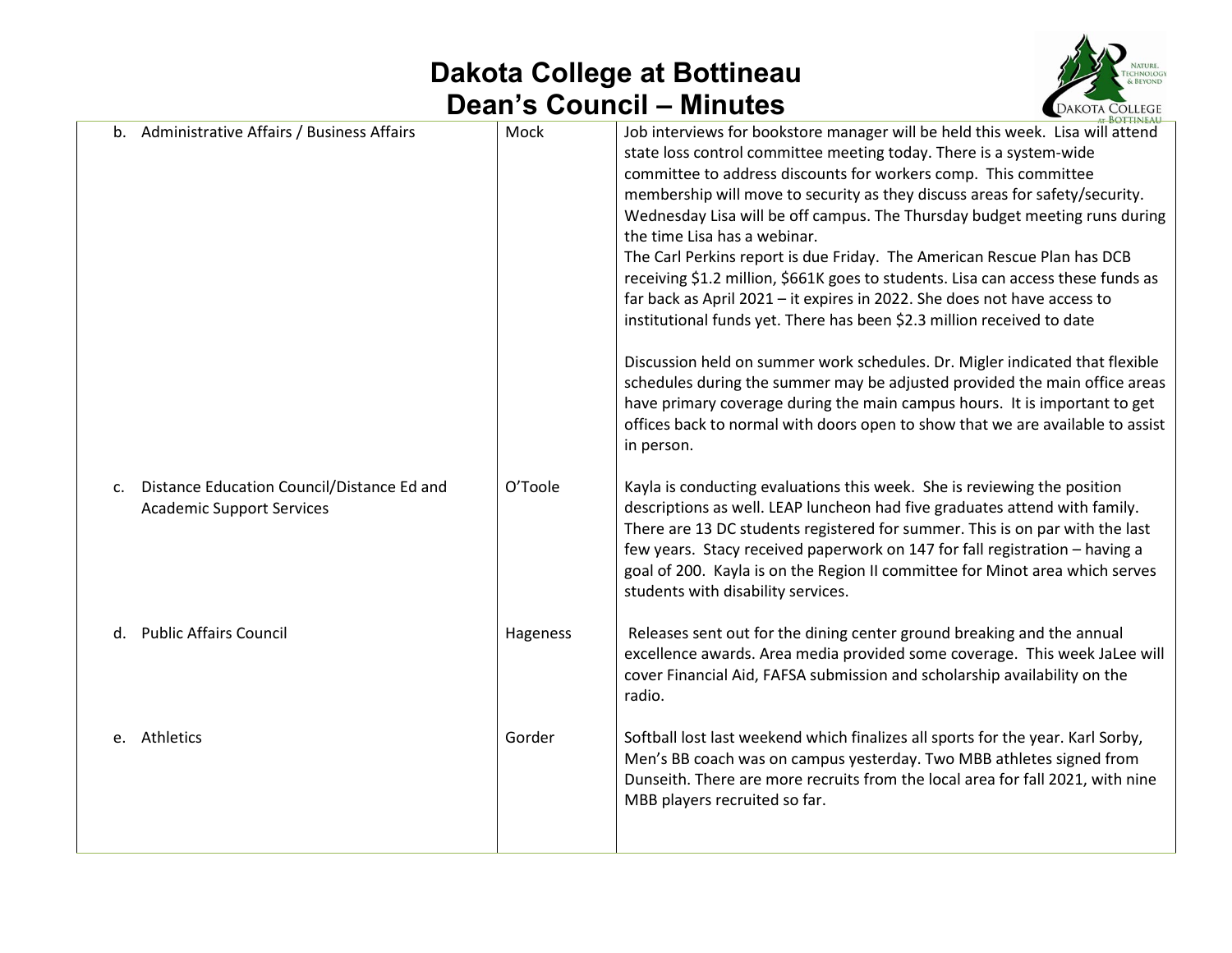

|                                                | — www.c |                                                                                                                                                                                                                                                                                                                                                                                                                                                                                                                                                                                                                                                                                                            | <b>EDANOIA COLLEGE</b> |
|------------------------------------------------|---------|------------------------------------------------------------------------------------------------------------------------------------------------------------------------------------------------------------------------------------------------------------------------------------------------------------------------------------------------------------------------------------------------------------------------------------------------------------------------------------------------------------------------------------------------------------------------------------------------------------------------------------------------------------------------------------------------------------|------------------------|
| Chancellor's Cabinet / Dean's Update<br>f.     | Migler  | Free Speech policy is being updated at the State level. Changes need to take<br>effect at campuses August 1, 2021. Legal representation is reviewing any<br>conflicts with other policies.<br>Our decision on salary increases is tied to some of the legislative language<br>with the 9 vs 12-month contract terms.<br>CTE Center in Minot is waiting for final Minot approvals, then SBHE approval.<br>This will go to budget & finance committee due to lease agreement with the<br>MSU Foundation. Expenses such as insurance will be in place through the<br>Foundation and reimbursed by DCB once the agreement is in place. The<br>Foundation is the intermediary and costs will be passed onto us. |                        |
| 4. Other                                       | Migler  | <b>Click Here for Attachment</b>                                                                                                                                                                                                                                                                                                                                                                                                                                                                                                                                                                                                                                                                           |                        |
| a. Faculty Policy                              |         | The Faculty Qualification policy was reviewed as recommended for approval<br>by the Faculty Senate and Policy Review Committee. Language was cleaned<br>up to spell out acronyms and clarify definitions. Discussion was held on the<br>HPER 100 definition for Gen-ed qualifications whereby it's not identified as a<br>masters level required for faculty qualifications. Recommendation made to<br>clarify the requirement and ask Faculty Senate to review in the fall before the<br>policy is finalized.                                                                                                                                                                                             |                        |
| Decision on salaries re: contract length<br>b. |         | Salaries decision needs to be made. Recommendation by the State is to<br>provide a \$100 increase per month or a 1.5% increase whichever is higher.<br>This is based on the contract length; i.e. 9-month, 12-month. The DCB budget<br>has enough to cover an increase of \$1200 for everyone. The increase<br>automatically populates per contract. If we provide an increase outside of the<br>contracted months it will have to be manually calculated as a merit or equity<br>increase. After discussion, it was determined that it was best to comply with<br>the legislative intent and base the \$100/month increase on contract length.                                                            |                        |
| SBHE Policies with Aug.1 deadline (see<br>c.   |         |                                                                                                                                                                                                                                                                                                                                                                                                                                                                                                                                                                                                                                                                                                            |                        |
| Chancellor's Cabinet agenda attached)          |         | Discussion held on policy updates by August 1, 2021.                                                                                                                                                                                                                                                                                                                                                                                                                                                                                                                                                                                                                                                       |                        |